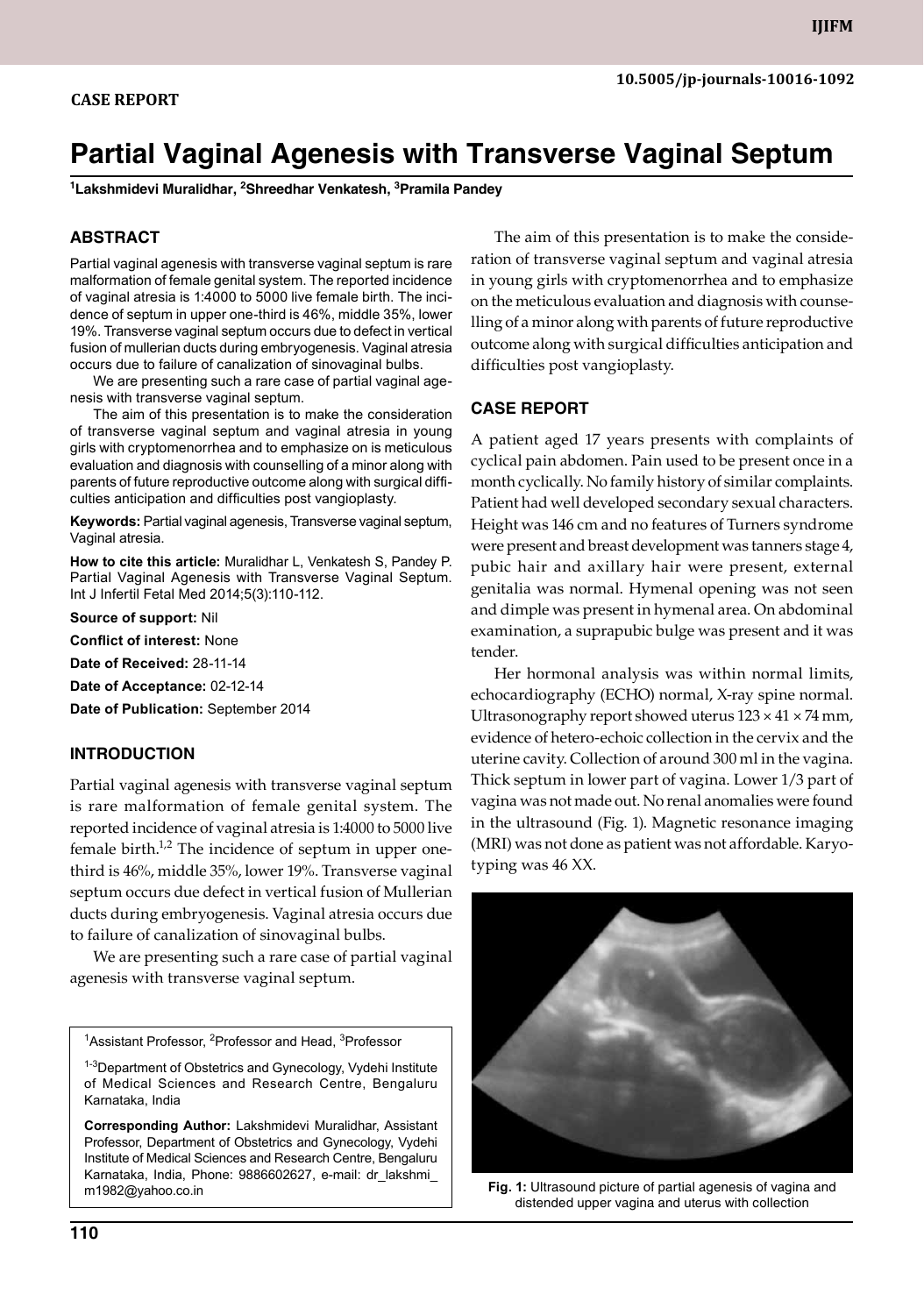*Partial Vaginal Agenesis with Transverse Vaginal Septum*

Clinical diagnosis of partial vaginal agenesis with transverse vaginal septum was made. Patient and attendees were counselled regarding necessasity of surgery, reproductive outcome and coital functions and need of further follow-ups. Case discussed with surgeon and surgical gastroenterologist. In collaboration with them, patient was planned for reconstruction of vagina and incision of septum and drainage of hematocolpos and hematometra. A space was created between bladder and rectum, and space was made till the level of septum (Fig. 2). The septum was incised under ultrasound guidance and approximately 500 ml of collected blood, was drained. As the septum was distended with blood, it was stretched and there was sufficient tissue and septal edges were pulled through and posterior wall was sutured to introitus and anteriorly pulled out and stitched at the level of vaginal introitus (Fig. 3). Intracervical foleys inserted for the drainage of hematometra and mold was inserted into the vagina. Postoperatively mold was changed everyday. Postoperatively on day 10, a small speculum was easily inserted and the patient was advised on need of dilatation with mold repeatedly and discharged (Fig. 4). She had menstrual flow for 4 days in next cycle and ultrasound done after menstrual cycle showed patent tract and no collection in vagina and uterus.

### **DISCUSSION**

Development of female genital tract is a complex process; it is dependent on the events involving cellular differentiation, migration, fusion, canalization. Between the sixth and eighth weeks of fetal development, the caudal aspects of the bilateral Mullerian ducts fuse at the midline. A single midline tubular structure forms as a consequence of cell proliferation (i.e. uterovaginal canal). This midline structure extends to the Mullerian tubercles, where it encounters the urogenital sinus. Bilateral



**Fig. 2:** The creation of space between bladder, rectum **Fig. 4:** Postoperative reconstructed vagina and septum

endodermal invaginations (i.e. sinovaginal bulbs) form as the Mullerian tubercles regress. Canalization of the uterovaginal canal is believed to occur from the caudal to the cephalic aspect, with an epithelial lining derived from the urogenital sinus. Failures at the vaginal plate level explain transverse vaginal septum and its variant.

Partial vaginal atresia and transverse vaginal septum occur due to defect in above process.<sup>3</sup> Usual age group of presentation of such anomalies is 19 to 38 years in a girl with well developed secondary sexual character. Transverse vaginal septum follows an autosomal recessive mode of inheritance.<sup>4</sup> It is associated with genitourinary, gastrointestinal, musculoskeletal and cardiac anomalies. Genitourinary and gastrointestinal anomalies include imperforate anus, malformation of gut, ectopic ureter with hypoplastic kidney, hydronephrosis, musculoskeletal include malformation of lumbar spine and sacral hypoplasia. Cardiac anomalies include coarctation of aorta and ASD.<sup>4</sup>

Usually, they present during adolescent age group with cyclical pain abdomen, suprapubic bulging, very



**Fig. 3:** The suturing of the edges of the septum to the introitus